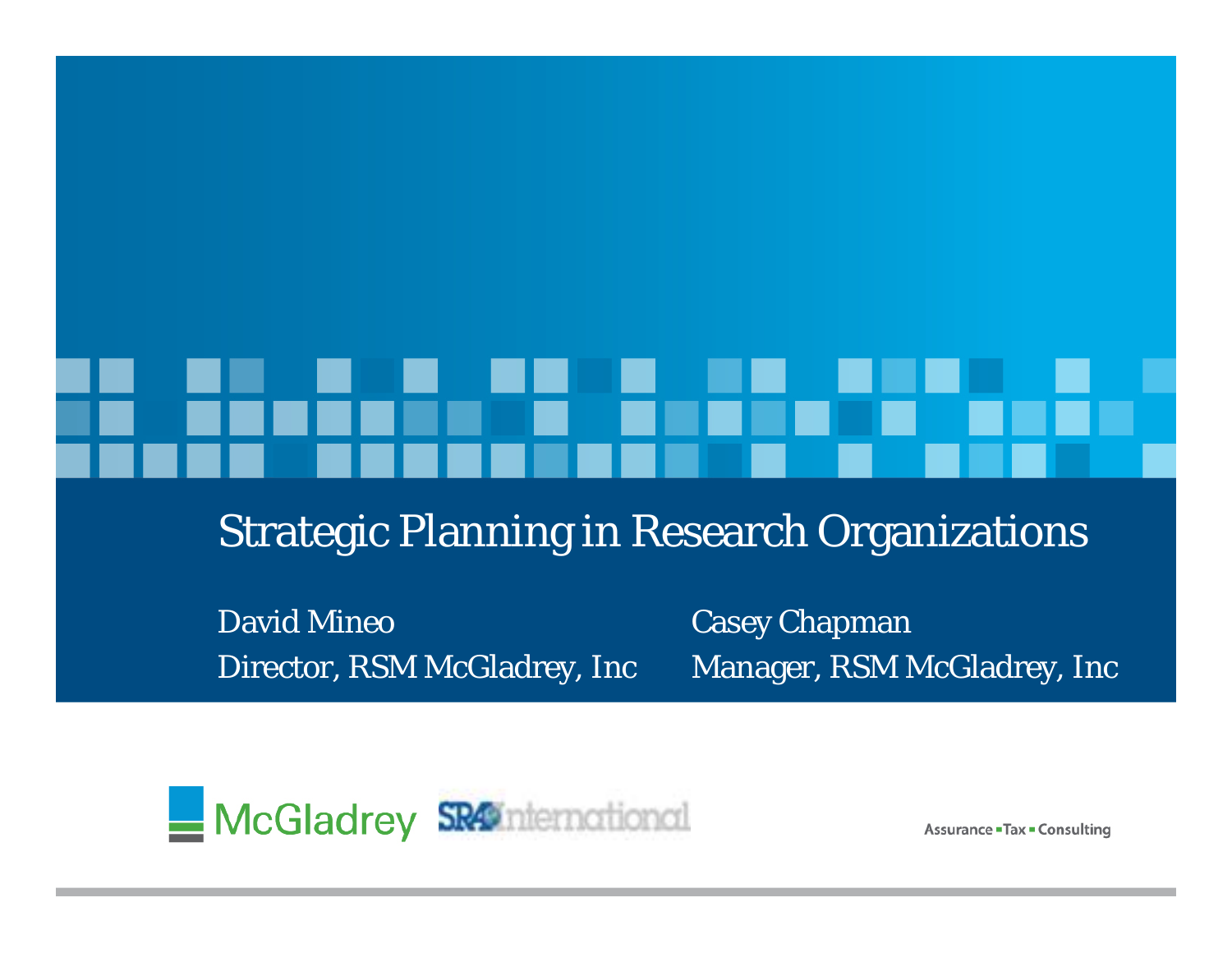# Discussion Topics

- What is Strategic Planning?
- Why Strategic Planning?
- Issues & Challenges in the Research Enterprise
- Process of Strategic Planning
- Process Steps
- Best Practices of Implementation

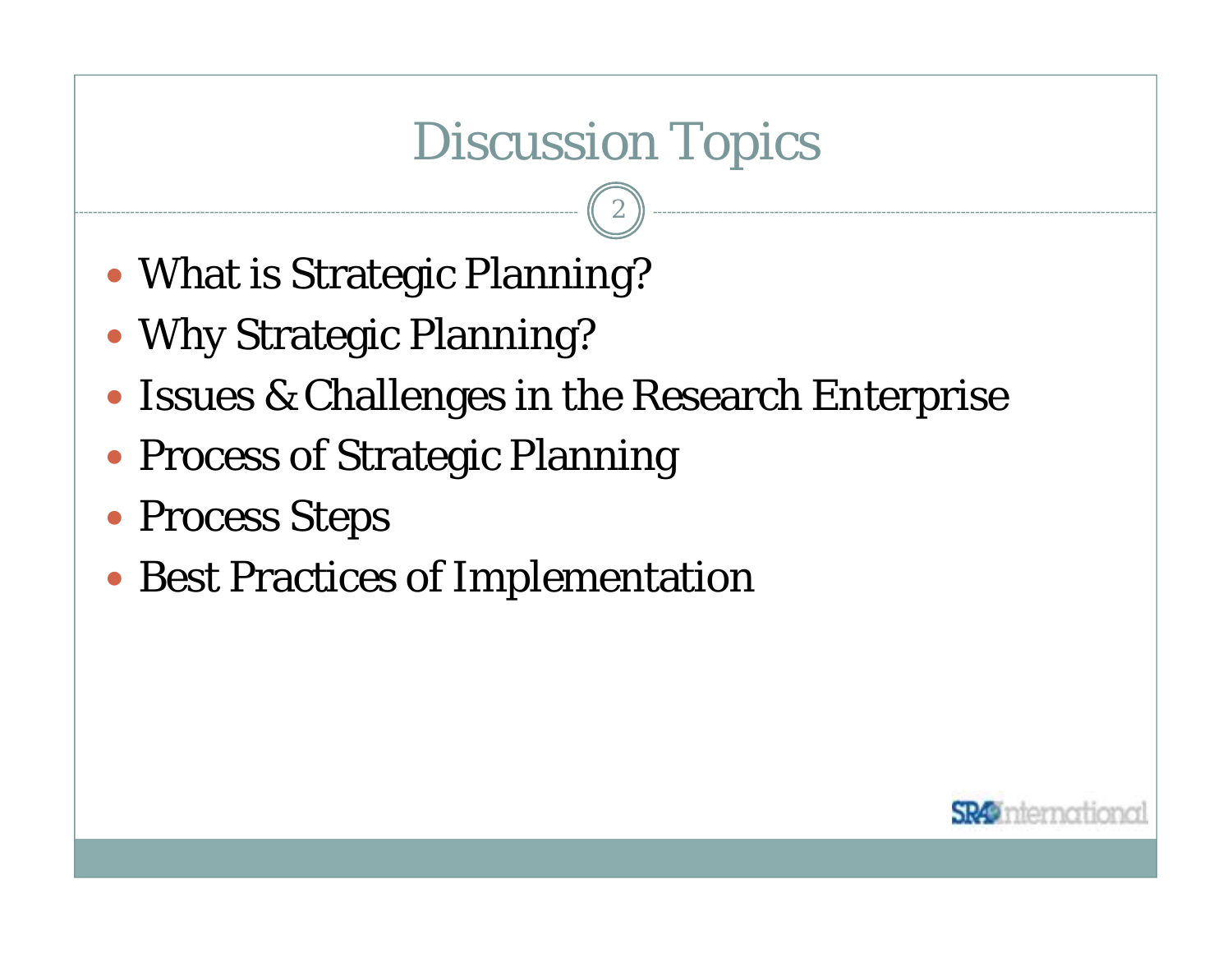# What is Strategic Planning?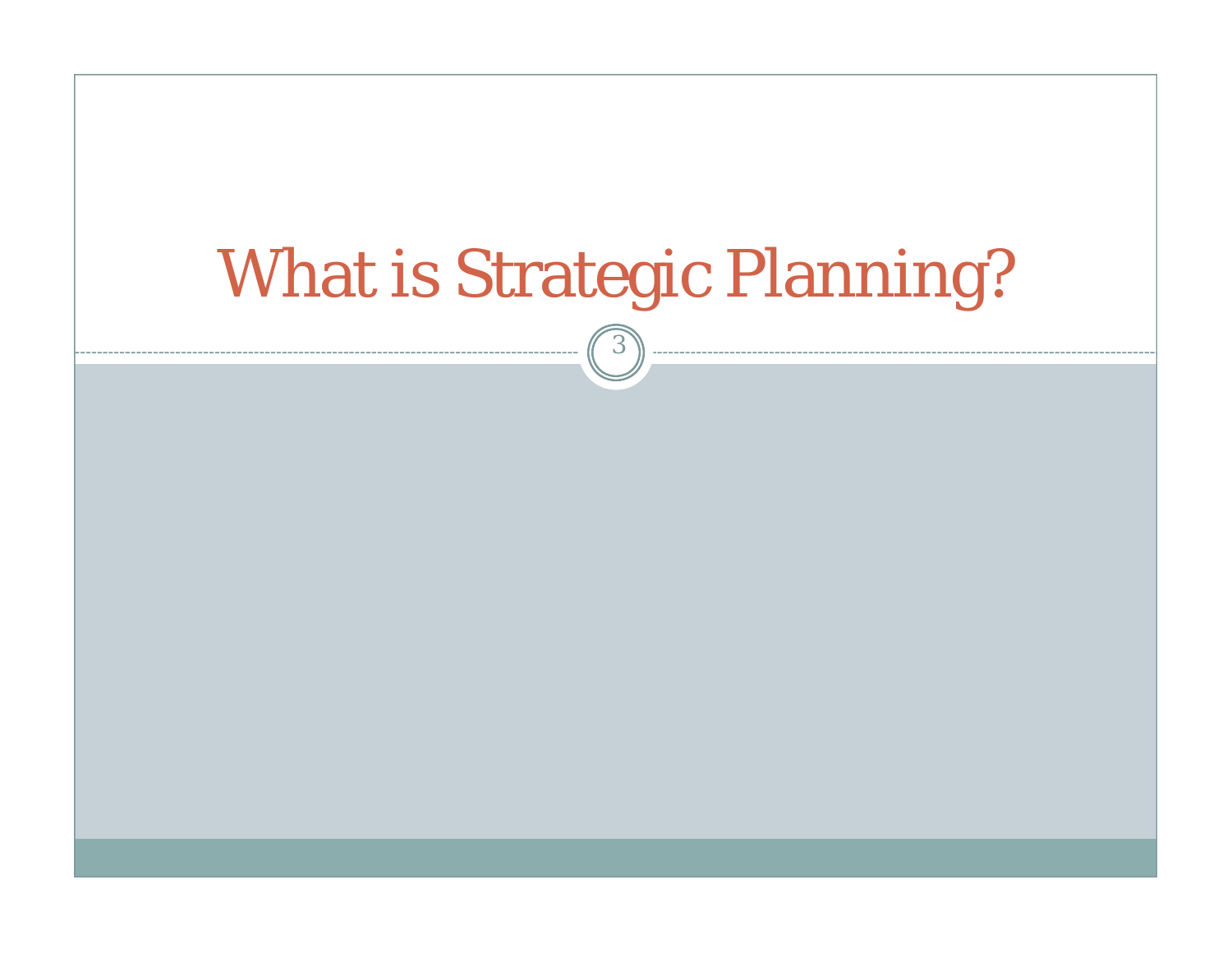## What is Strategic Planning?

- The process organizations go through in order to determine what they want to achieve, how they will achieve it, and how they will measure their success
- Strategic plans are tools for change, not paper and ink

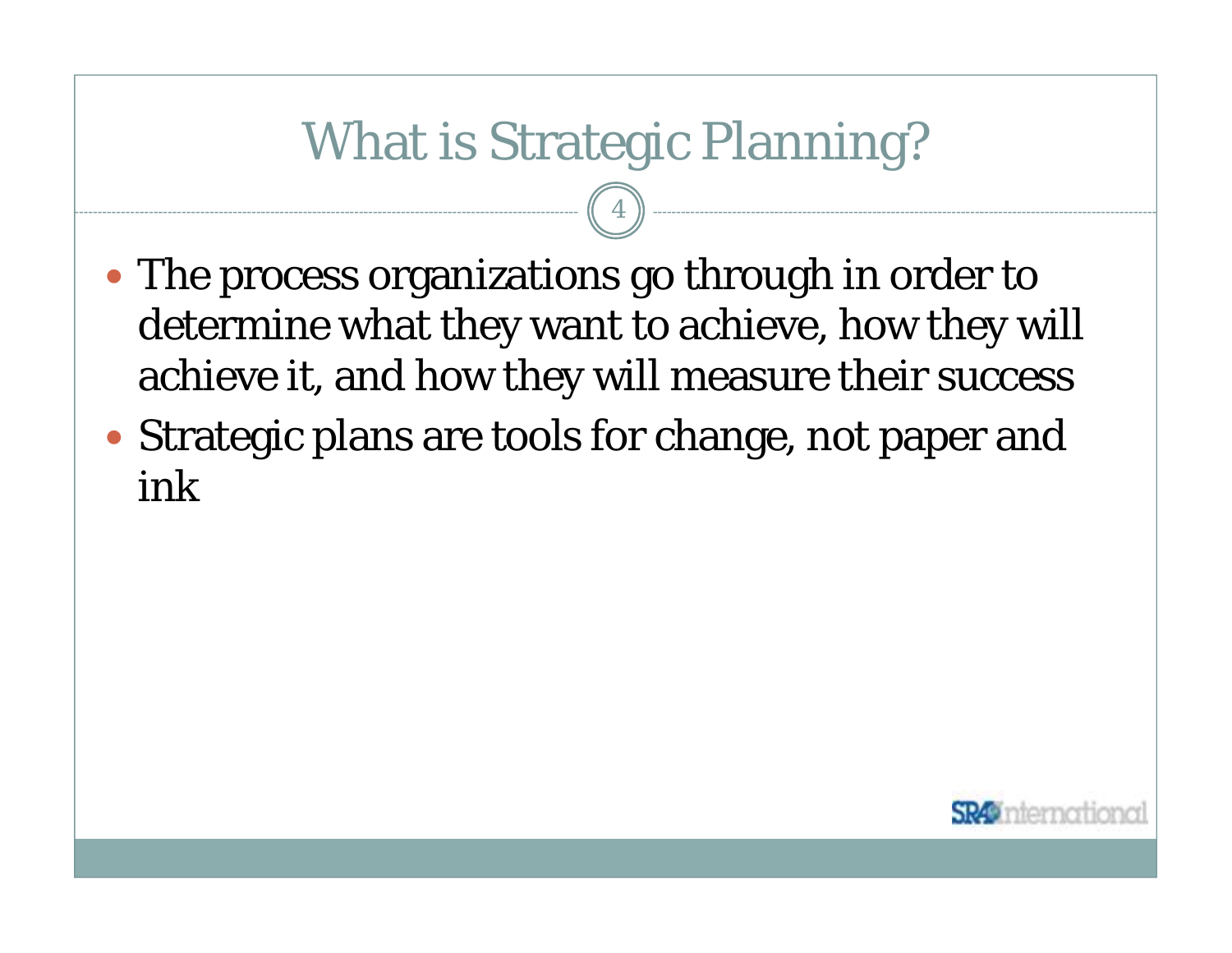# Why Strategic Planning? 5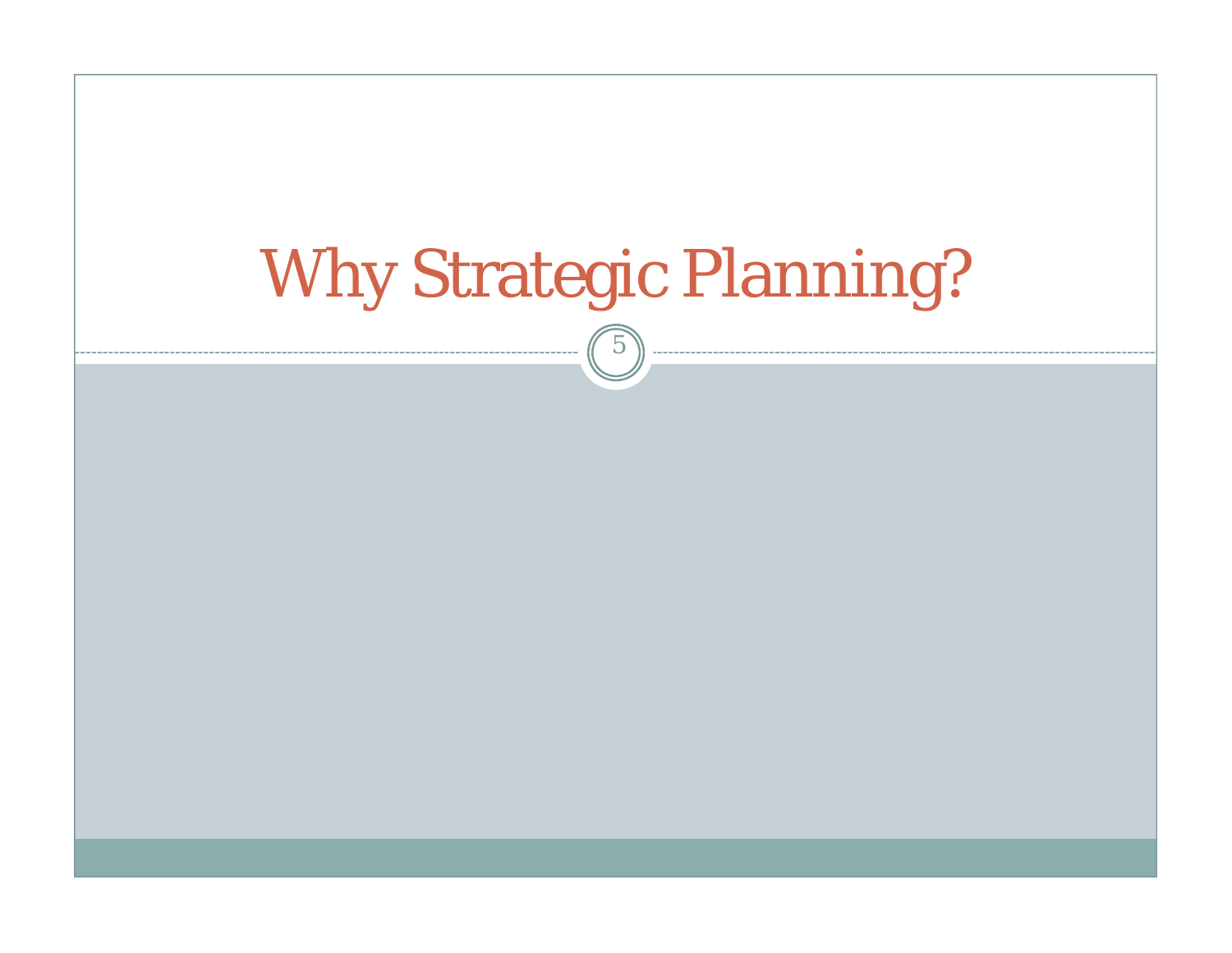# Why Strategic Planning?

- Takes you outside the day-to-day activities of your organization and provides you with the big picture
- Helps to align the resources of the organization to the areas of most beneficial impact
- Creates a common understanding of the goals of the organization
- Gives you clarity about what you want to achieve and how to go about achieving it in order to determine a plan of action for day-to-day operations

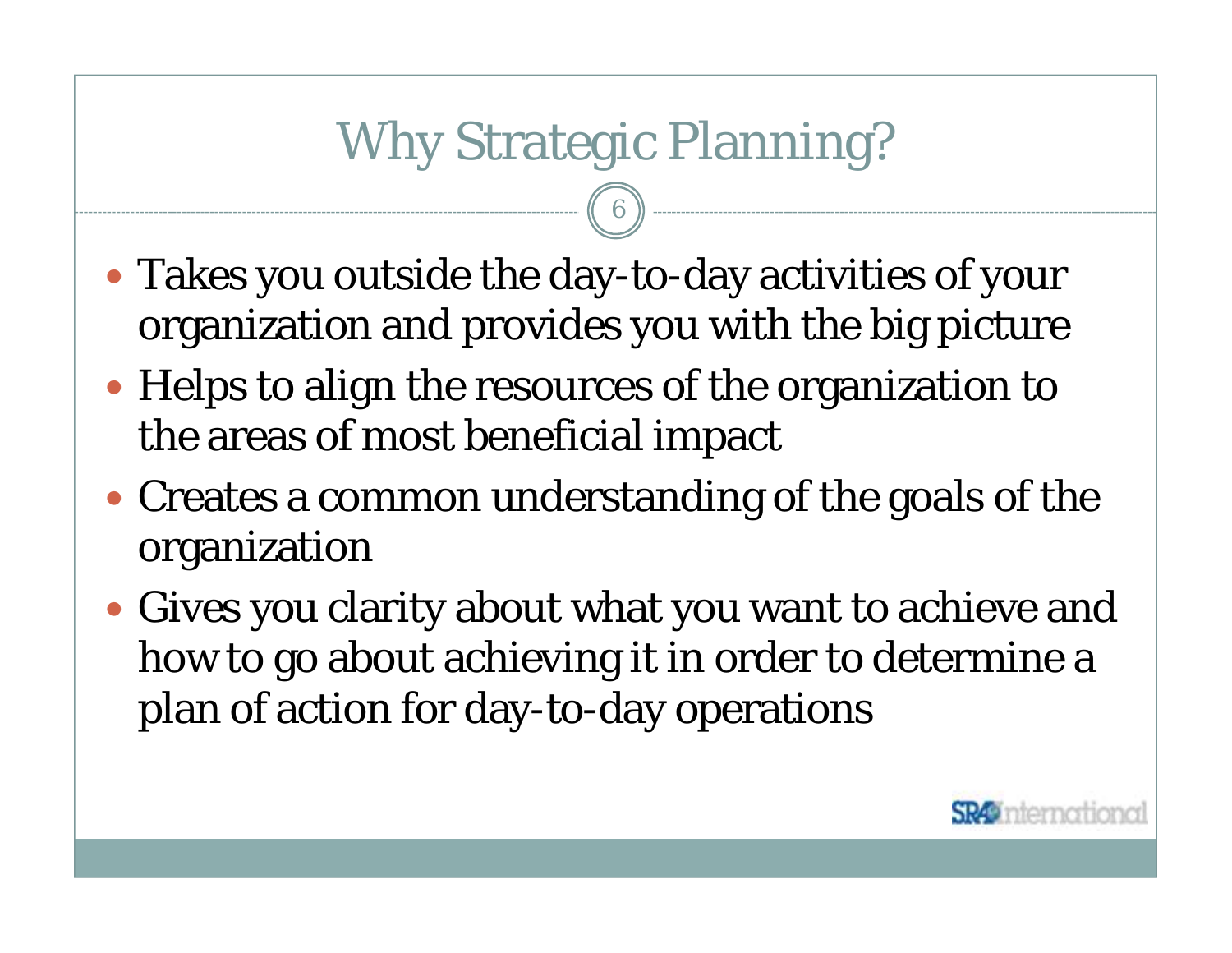# Issues & Challenges in the Research Enterprise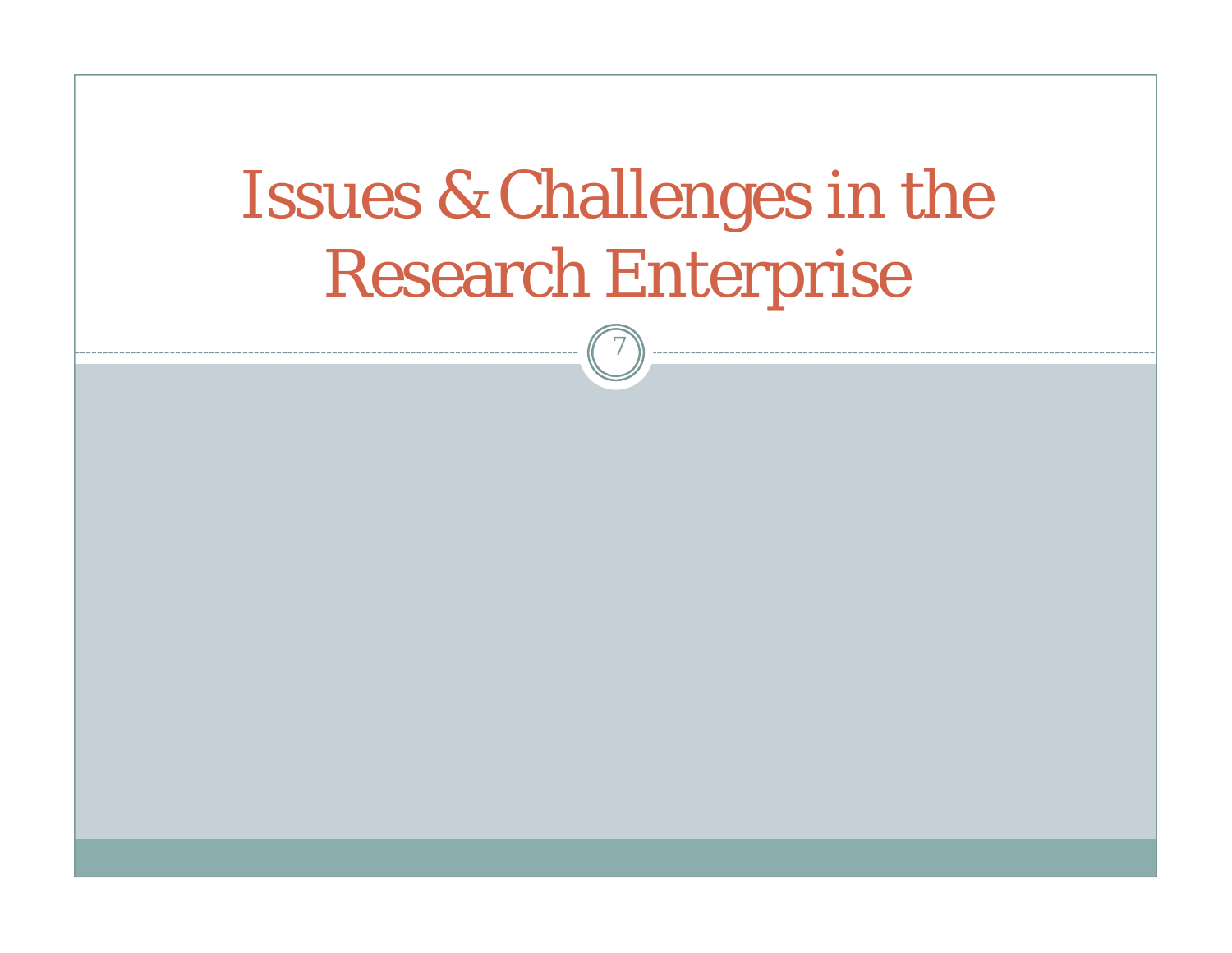# Issues & Challenges

- Team Science
- Transparency of funding
- Compliance with regulations
- Justification of programs
- Changes in healthcare
- Intolerance of legal risk

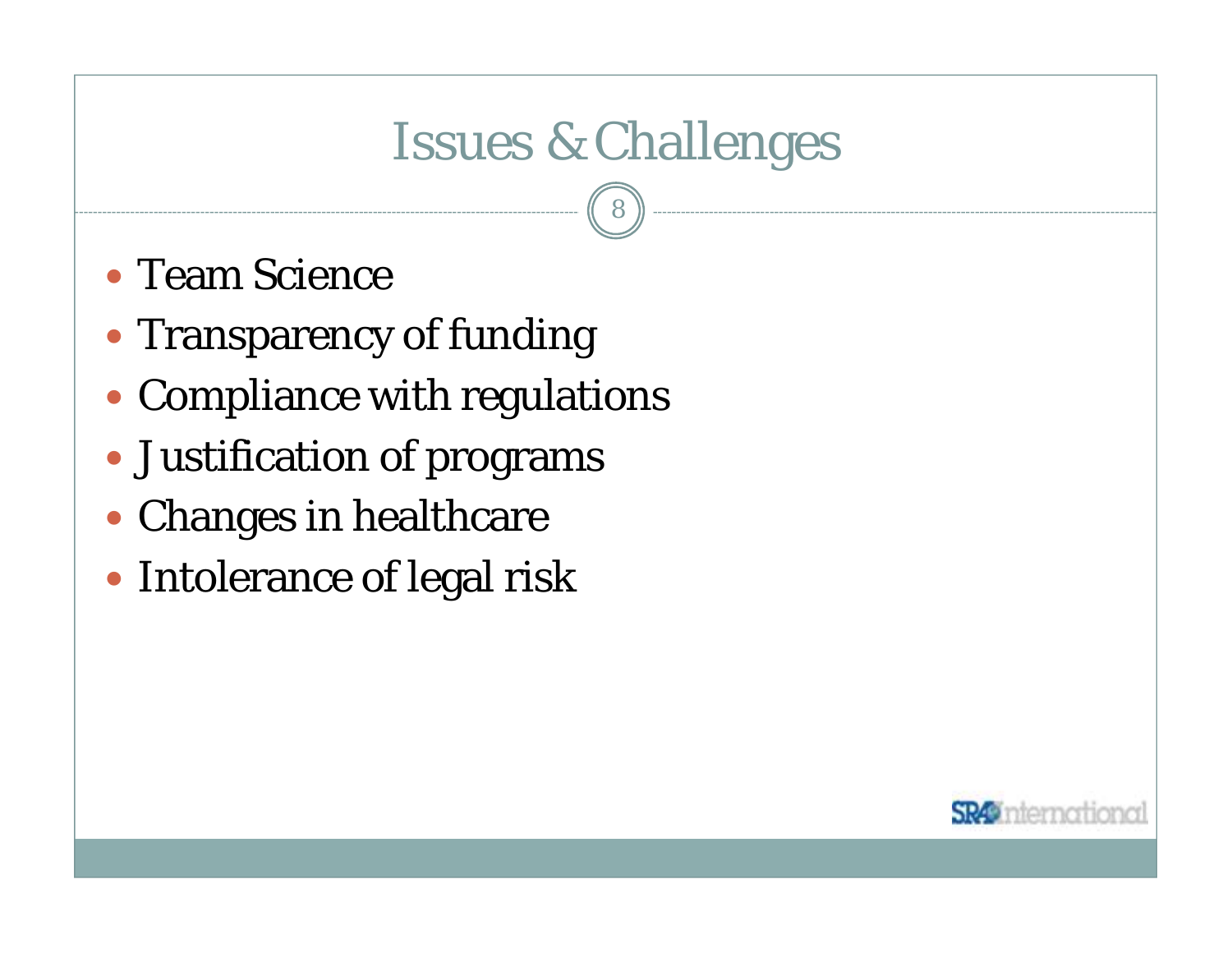## Top Reasons Strategic Plans Fail To Be Operational 9

- Not enough communication about the plan
- Unclear expectations up front on the entire process
- Complete misread of organization culture and readiness for change
- Funding or regulatory changes that were impossible to foresee
- Nickel and dime the process and then later expect stellar results
- Leadership and management team loses courage
- Too narrow a scope
- $\bullet$  Driven by one person's opinions
- Failure of the team to really think
- Inability to be honest
- Lack of talent to execute
- $\bullet$  Failure to organize around the plan
- Failure to implement

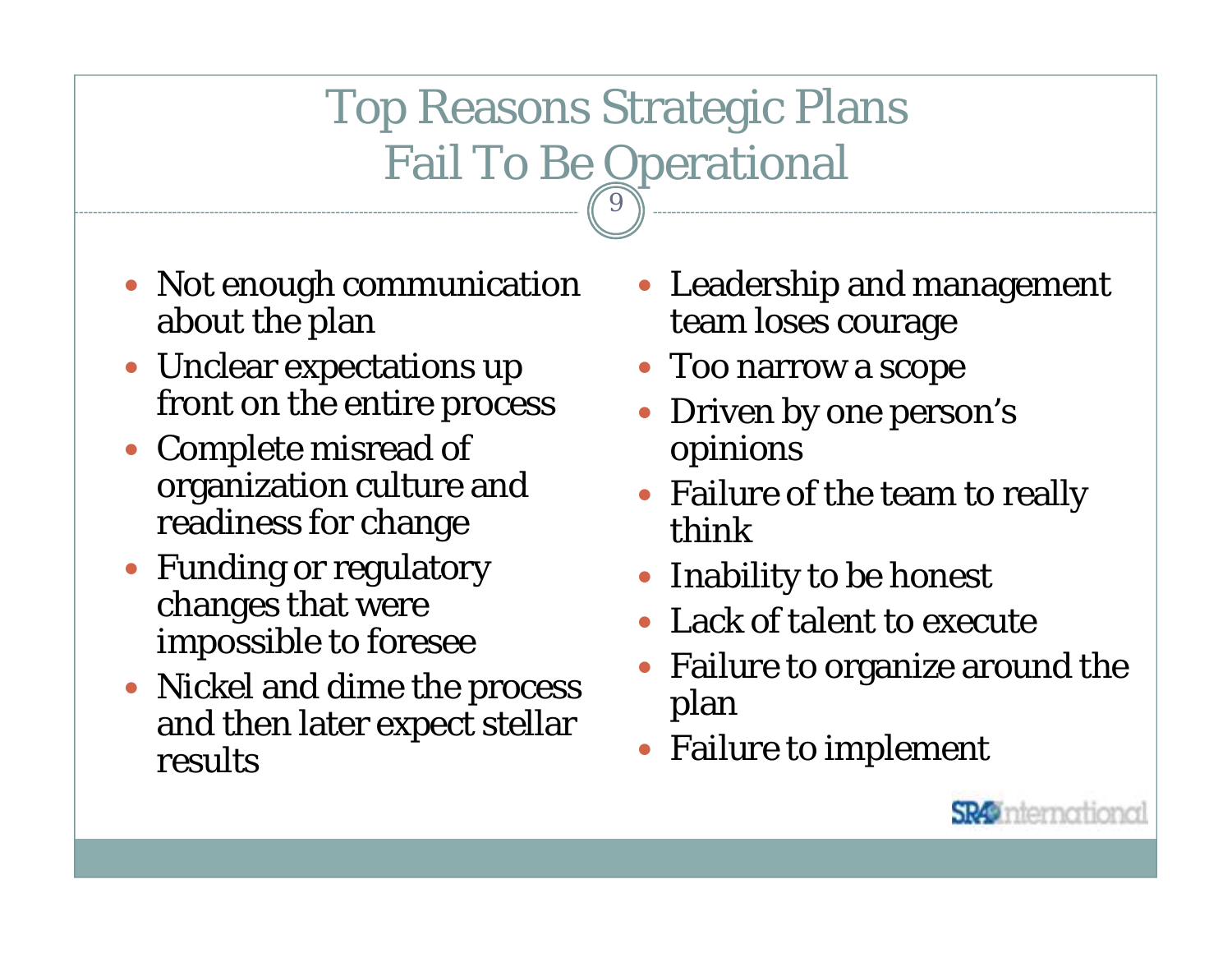# Process of Strategic Planning

 $\widehat{10}$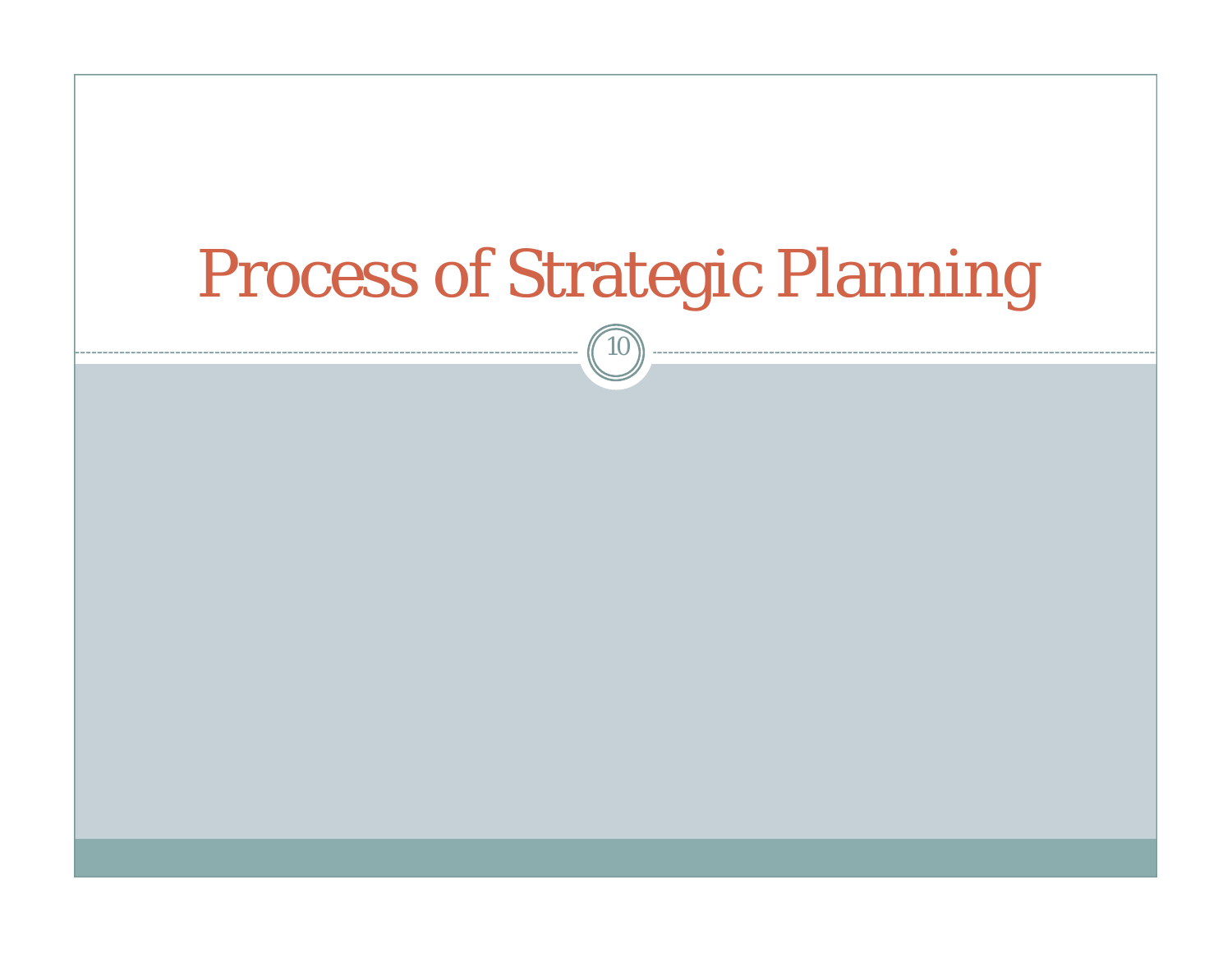| <b>Developing an Operational Strategy</b> |                                                                                                                            |
|-------------------------------------------|----------------------------------------------------------------------------------------------------------------------------|
|                                           |                                                                                                                            |
| 1. Analyze                                | • Invest time assessing how your business is performing<br>• Understand external conditions<br>• "Measure twice, cut once" |
| 2. Visualize                              | • Determine where you want to go and begin planning<br>how you are going to get there<br>• Document your plan              |
| 3. Mobilize                               | • Personal commitment to execution is essential to<br>operationalizing your plan                                           |
| 4. Organize                               | • Strategy drives structure; be willing to make<br>organizational changes to gain traction                                 |
| 5. Realize                                | • Monitor, measure, continuously improve the planning<br>process                                                           |
|                                           |                                                                                                                            |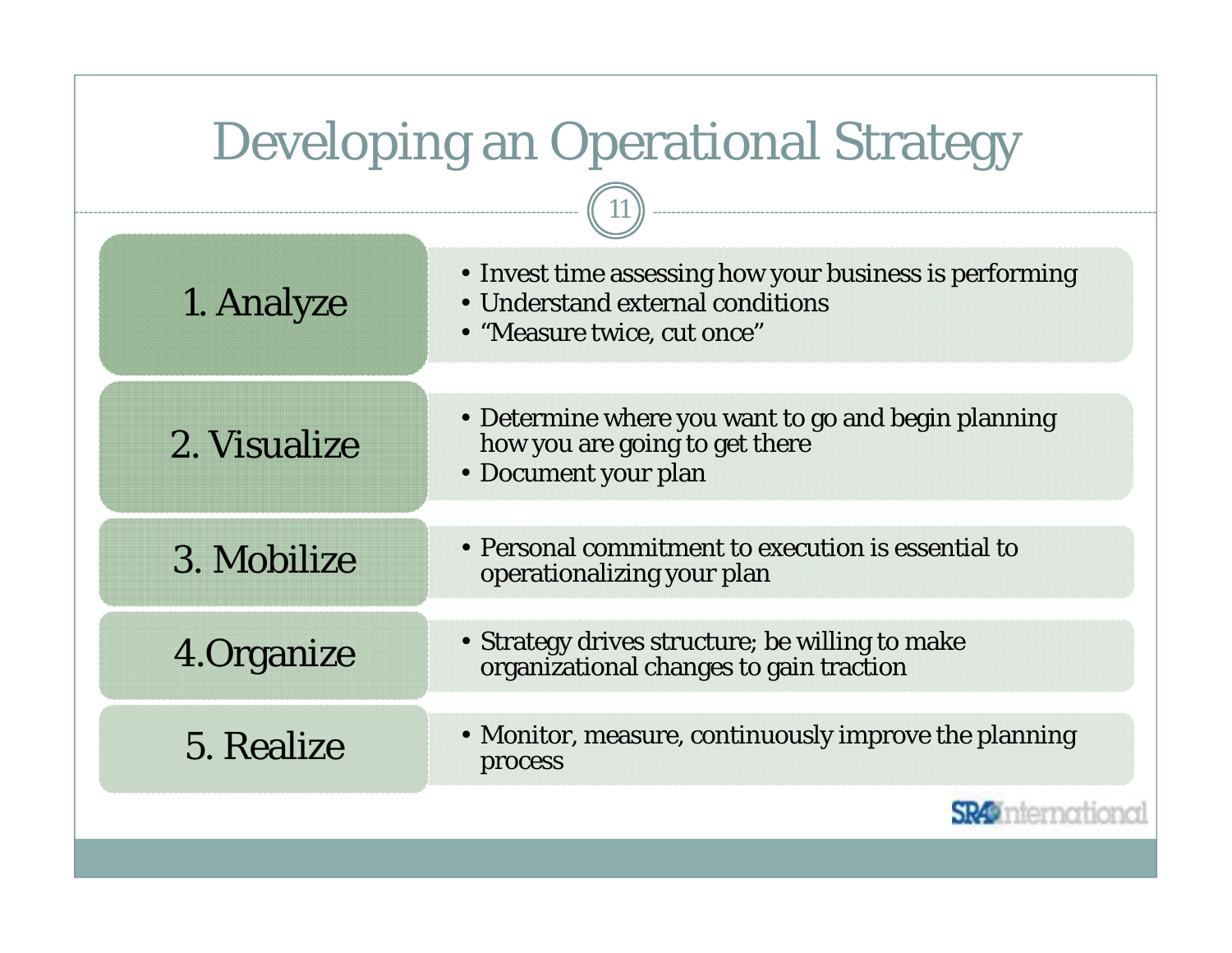# Process Steps

 $\boxed{12}$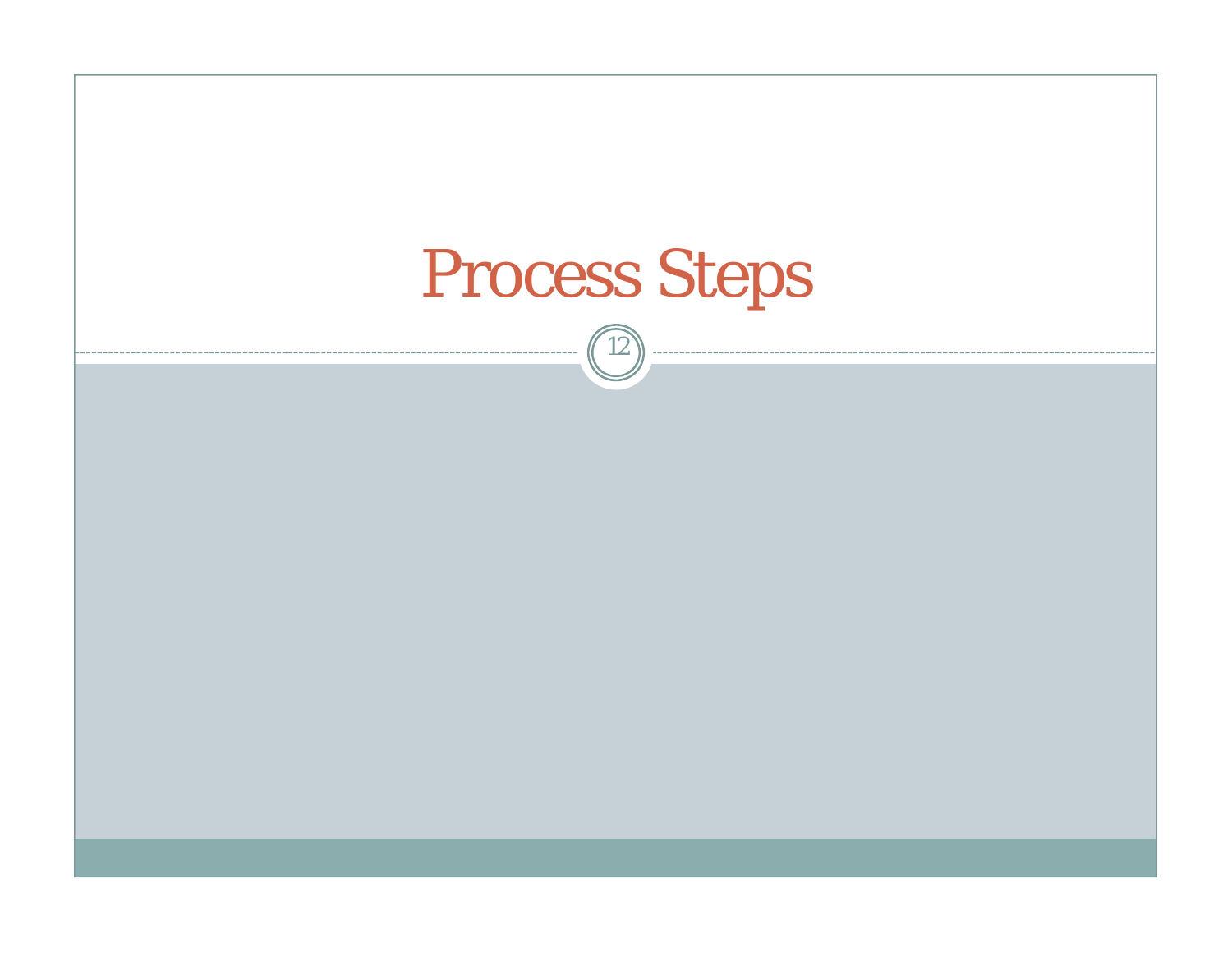# Analyze Situational Analysis

- Who are we?
- What capacity do we have/ What can we do?
- What difference do we want to make?
- Which critical issues must we respond to?
- Where are the best opportunities for funding?
- What should our priorities be?/ Where should we allocate our resources?

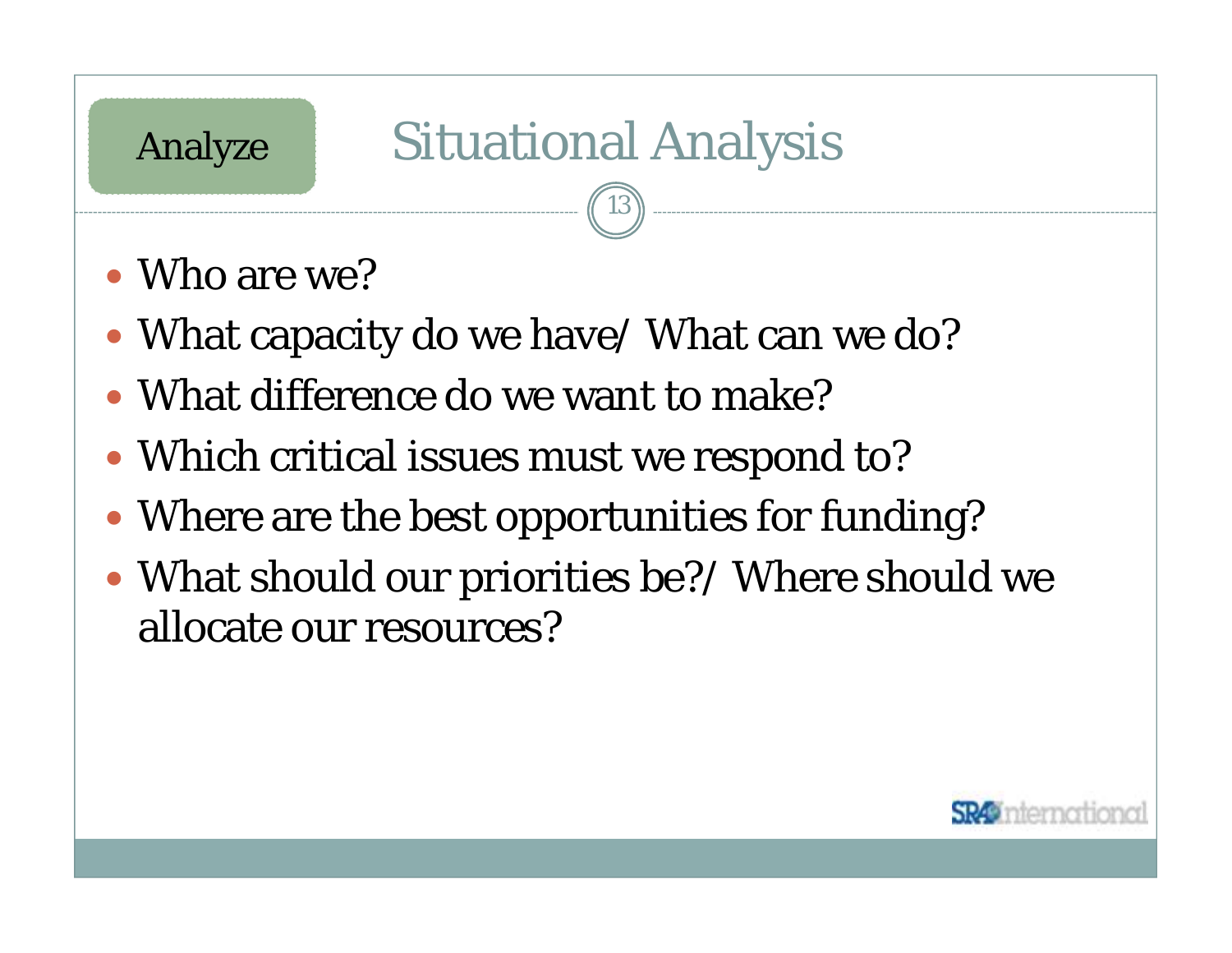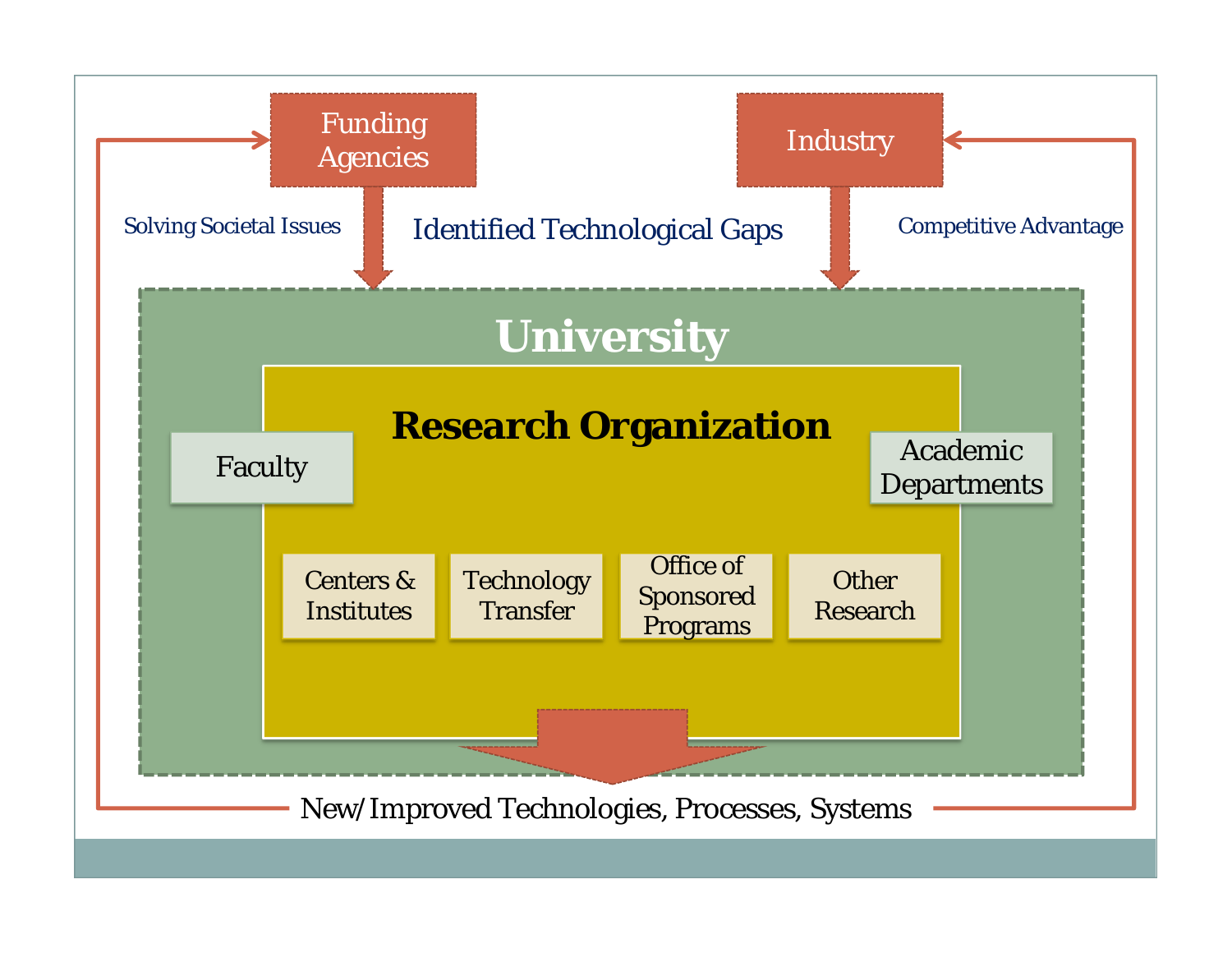# Situational Analysis

15

## **•** Internal

Analyze

- **Strengths: attributes of the** organization that are helpful to achieving the objective
- { Weaknesses: attributes of the organization that are harmful to achieving the objective

#### $\bullet$ **External**

- **Opportunities: external** conditions that are helpful to achieving the objective
- { Threats: external conditions which could do damage to the business's performance



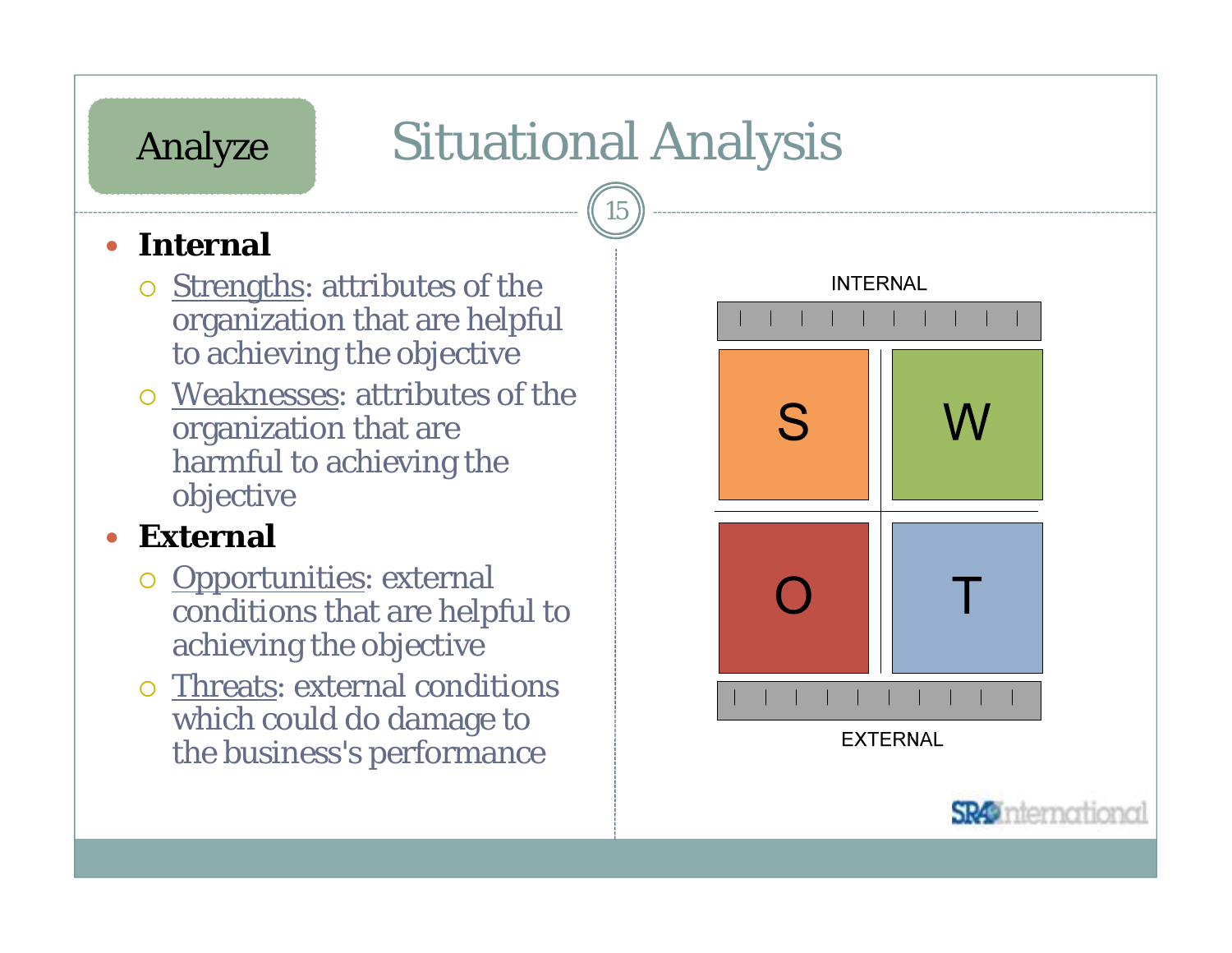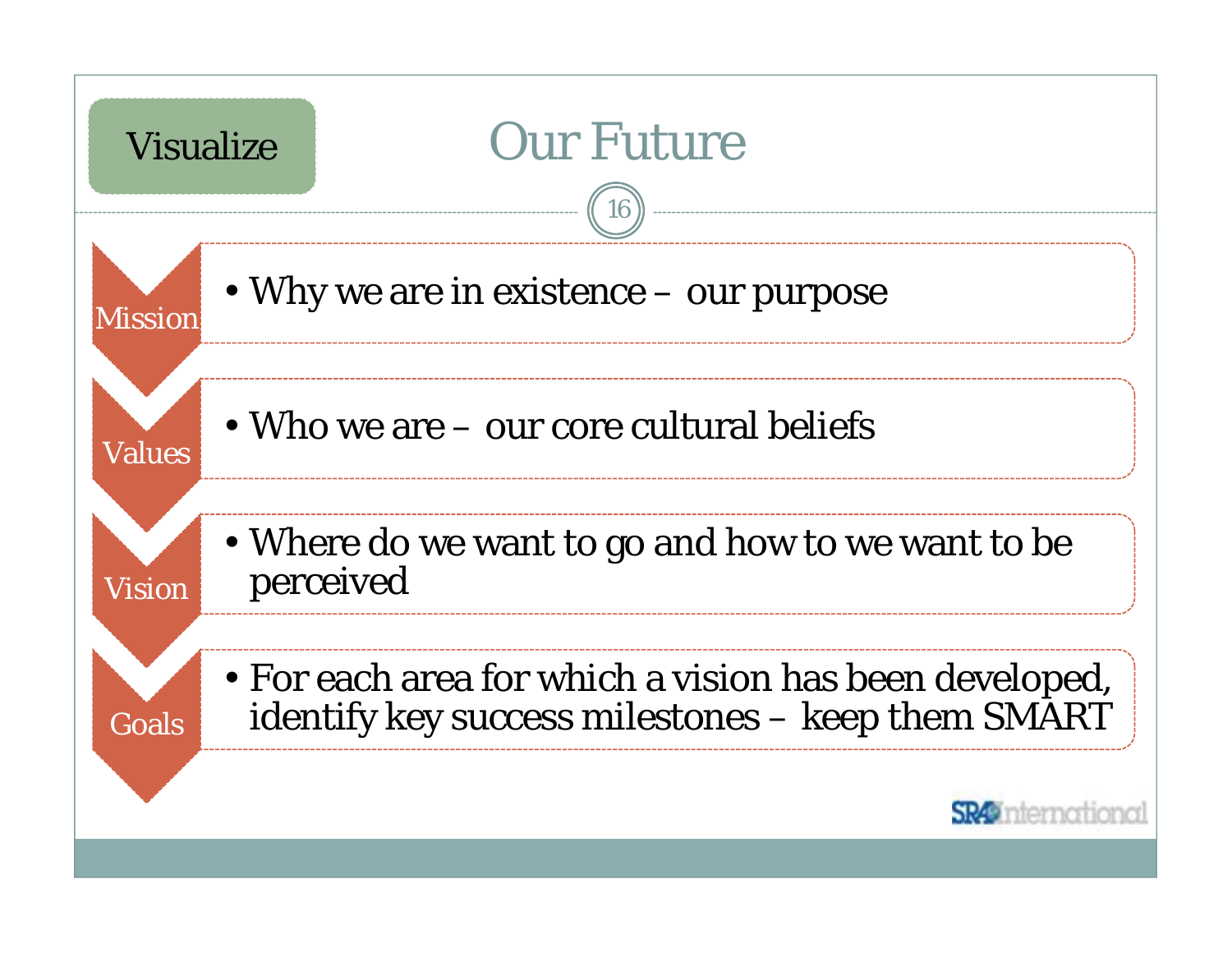## Mobilize

# Power in Numbers

- One person can create a ripple, not lasting change
- Preparing the organization for implementation is often overlooked
- Strategic movement requires a collaborative effort throughout the entire organization - each person plays an important role

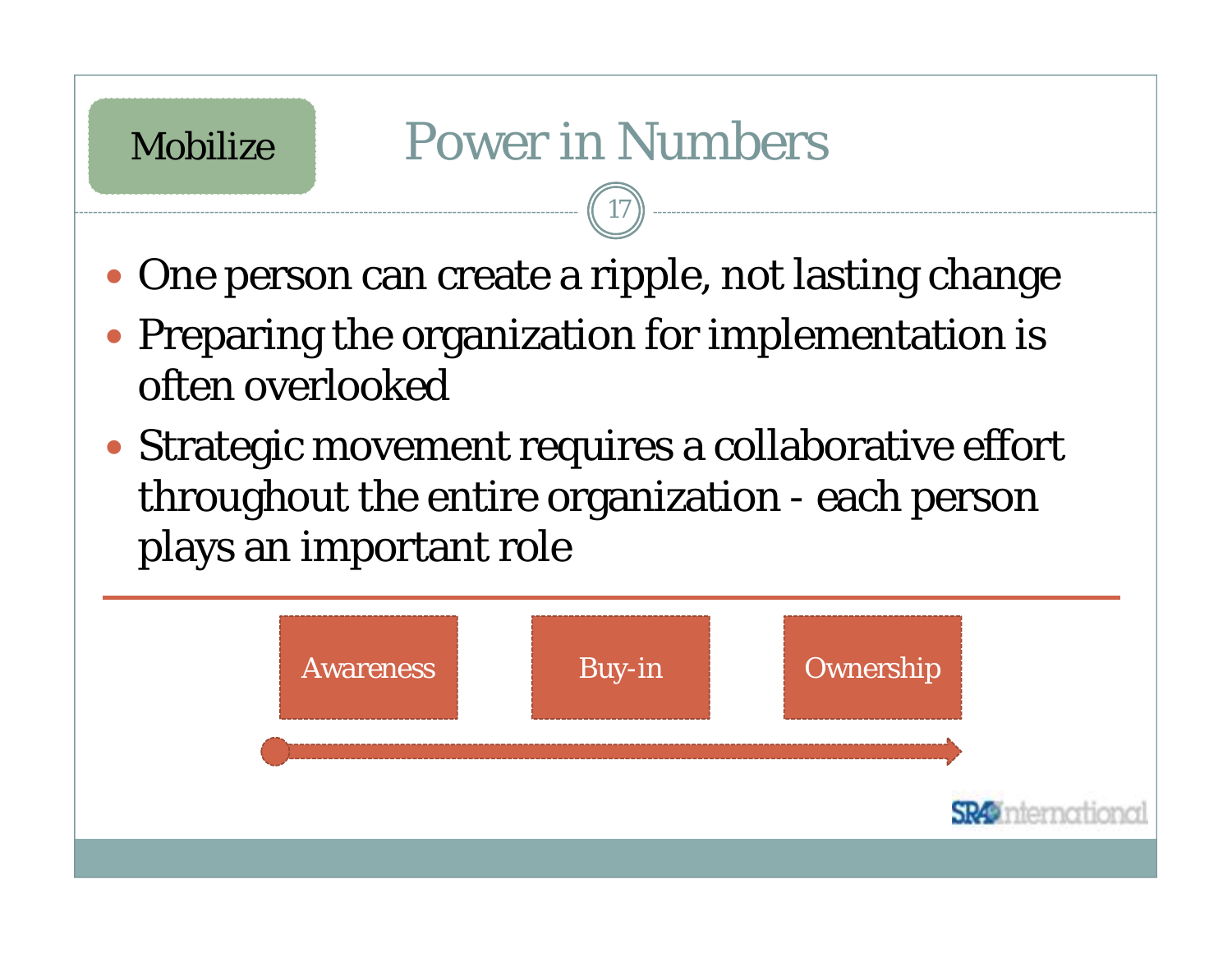## **Organize**

# Align Your Resources

- Structural form to meet the needs of today and goals for tomorrow
- Information and control systems
- Research space and equipment
- Culture PI, department, school, university
- Interorganization interdependencies

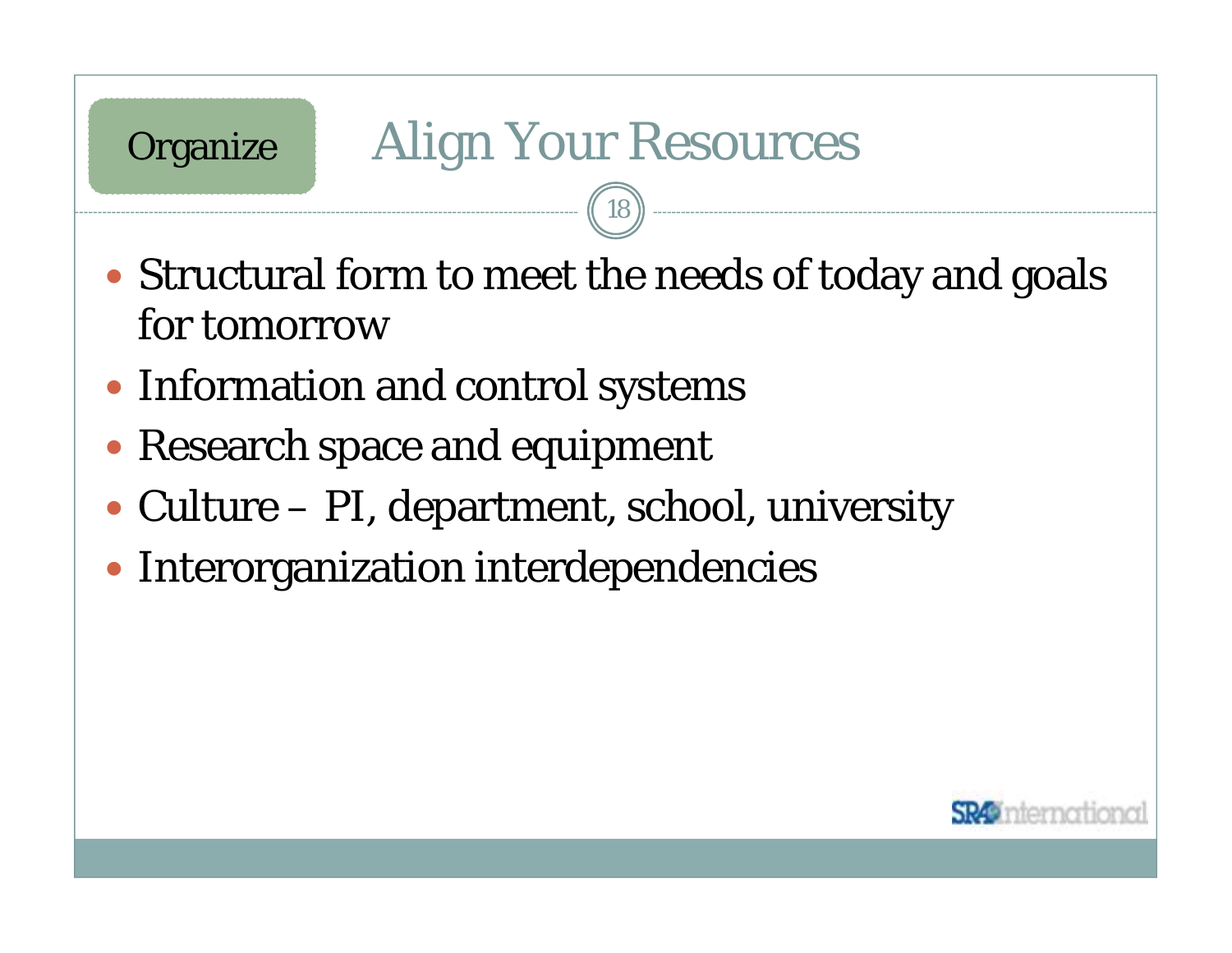## **Organize**

# Considerations

- Reporting relationships
- Span of control
- Accountability
- $\bullet$ Cost
- $\bullet$ Decision control
- Short-term needs
- Long-term needs
- Workflow
- Capacity
- $\bullet$ Skills

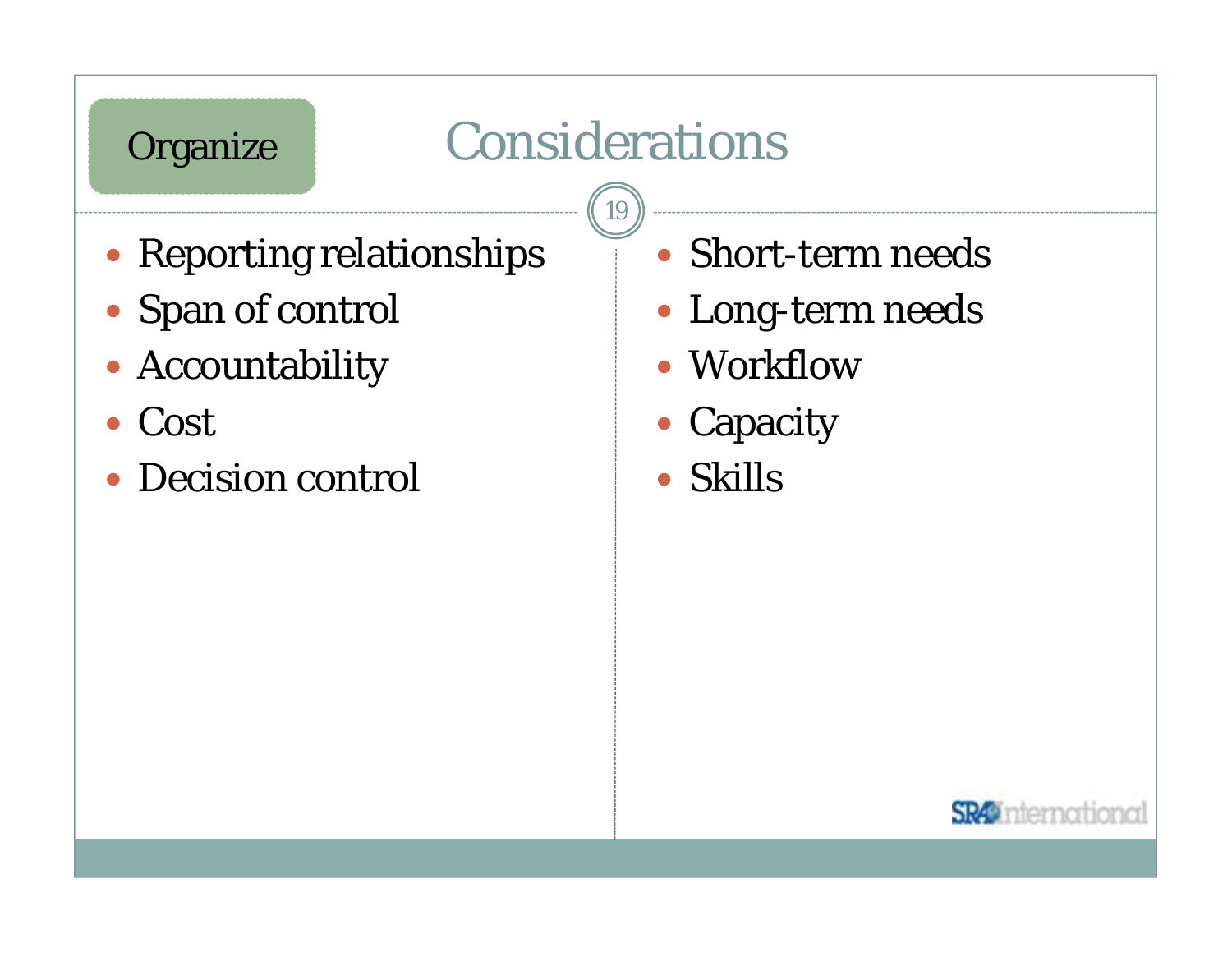# Implement and Monitor

20

- $\bullet$  Strategic Objectives
	- $\bigcap$ Desired outcomes

#### $\bullet$ Target

Realize

 $\bigcirc$  The measurable outcome of the objective (goal)

#### $\bullet$ Measurement

 $\circ$  How the organization will measure progress towards meeting the objective

### $\bullet$ Strategy

 $\bigcap$  An actionable initiative to support the strategic objective – may be in the form of a project

#### $\bullet$ Strategic Objective

{ Grow the research enterprise to compete better regionally

## • Target

{ FY11 research revenue growth of 10%

## • Measurement

- $\circ$  # of grant applications
- { Revenue

#### $\bullet$ Strategy

- { Improve the research application process
- o Reallocate/bring in additional researchers in identified growth areas

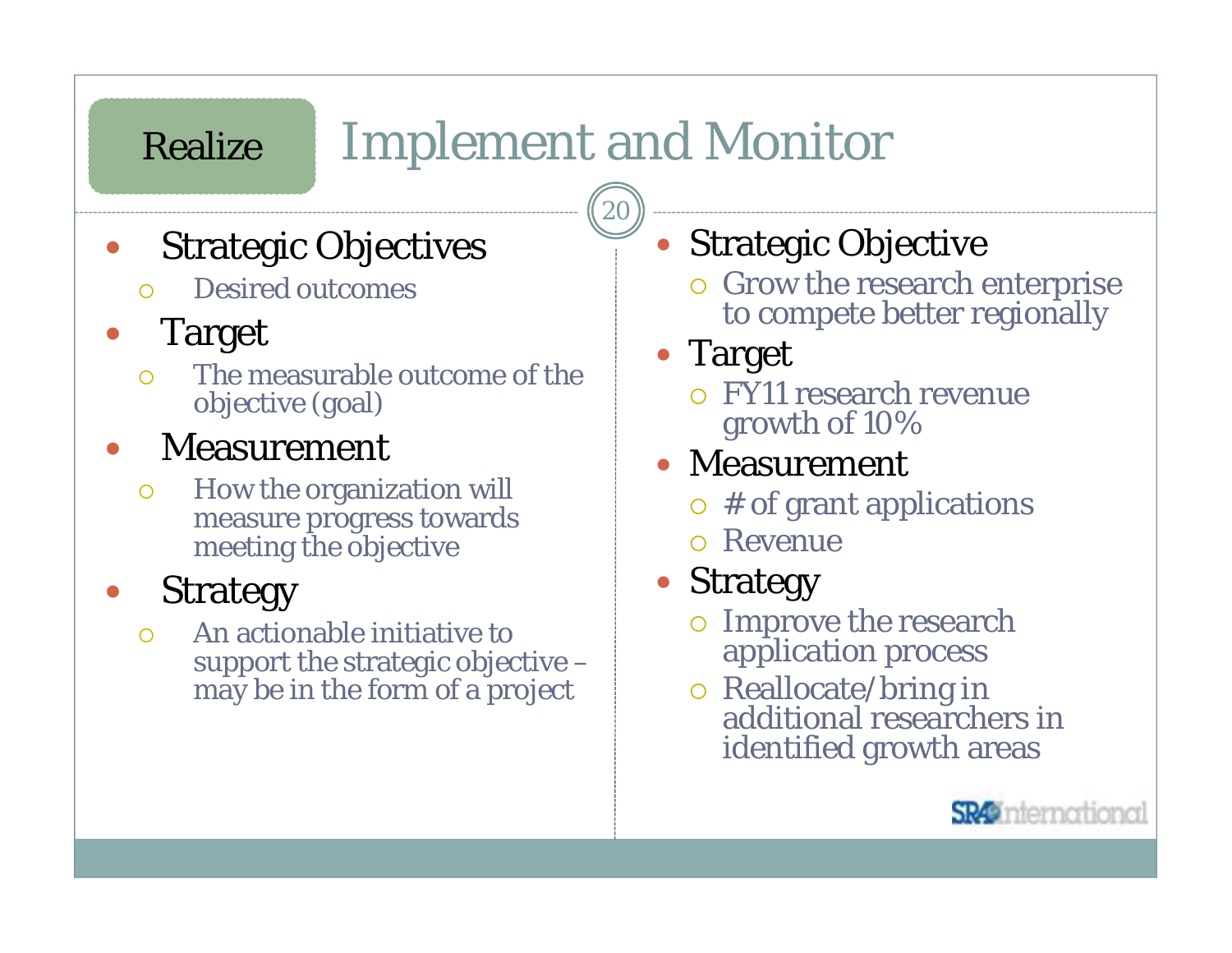



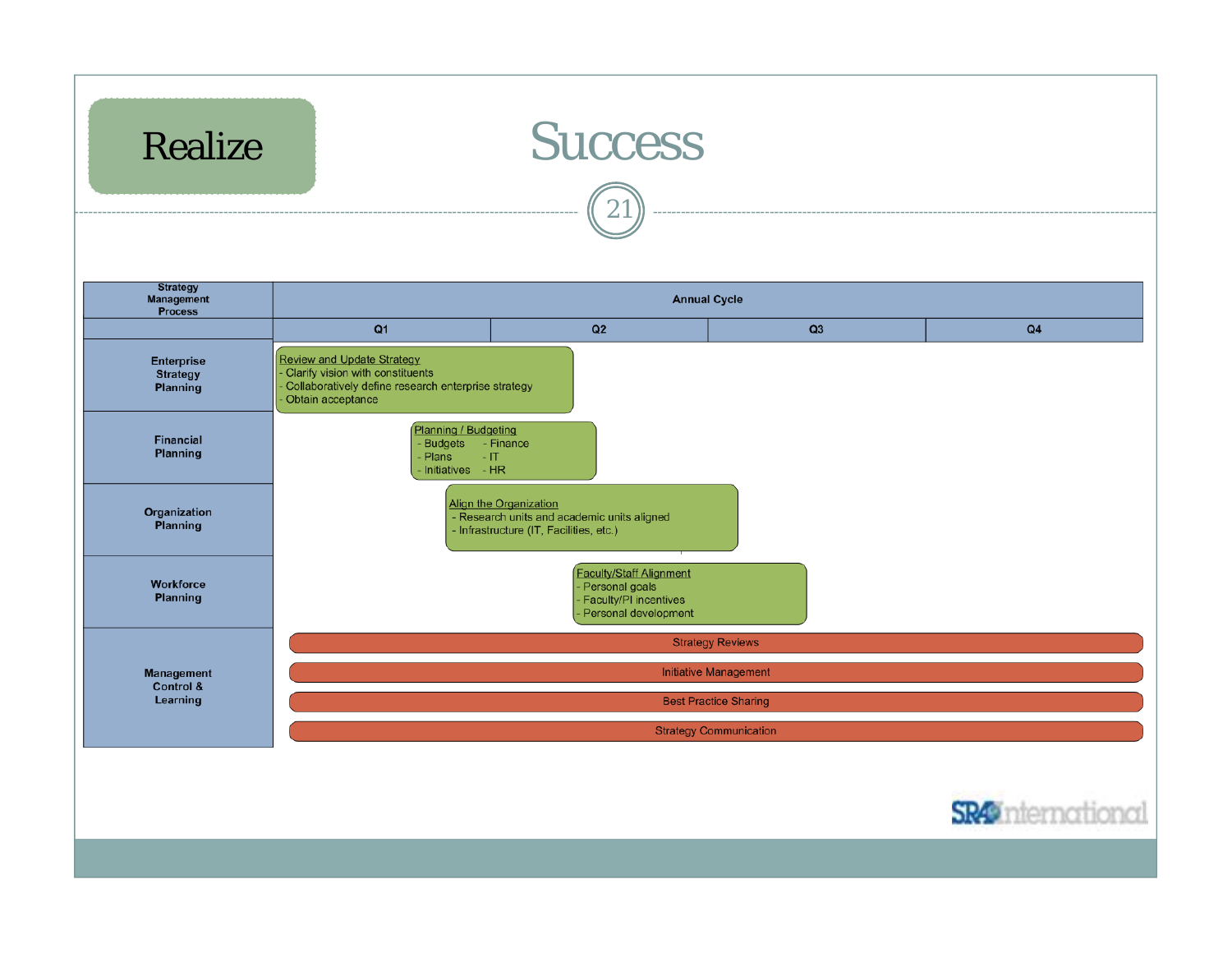# Best Practices of Implementation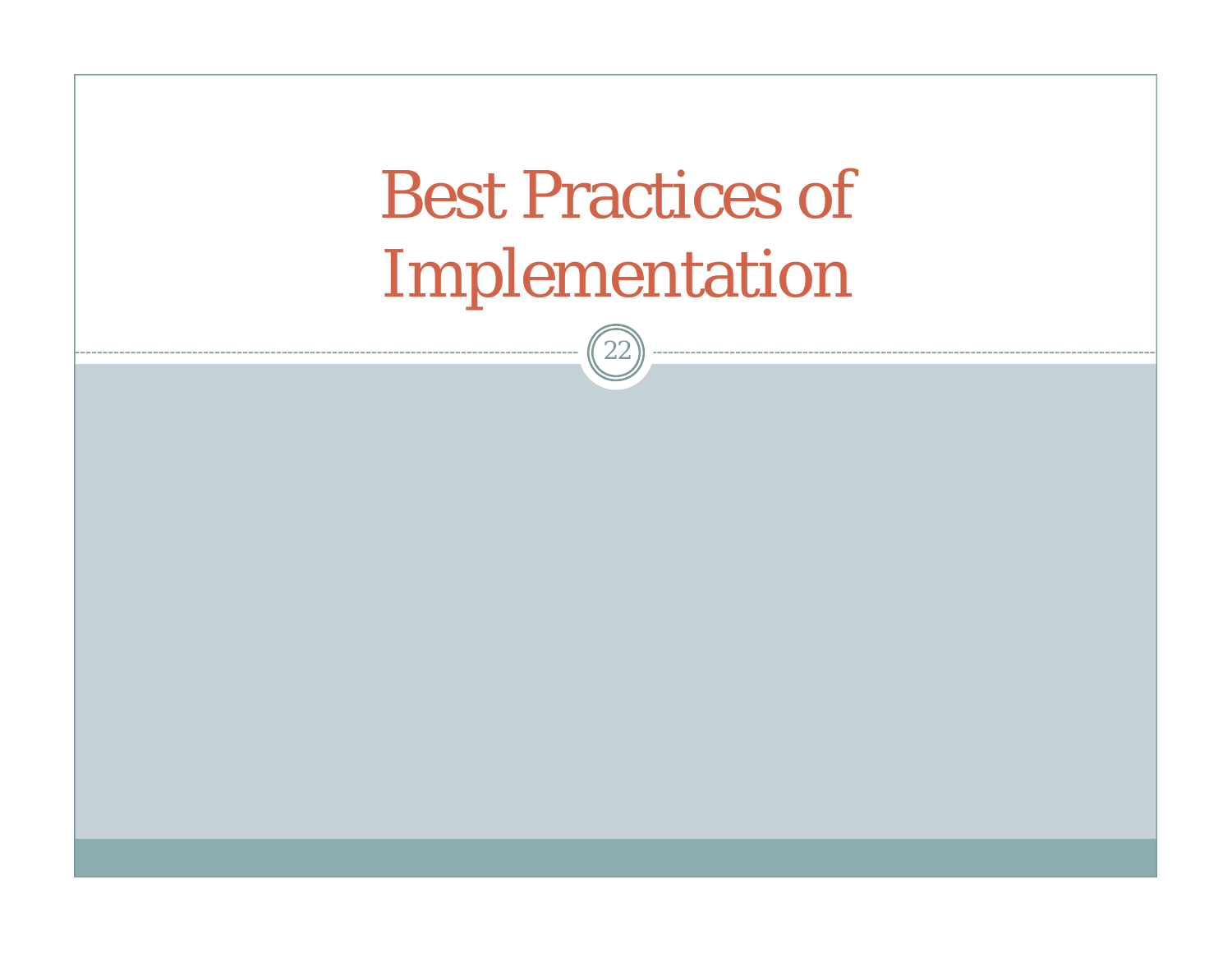